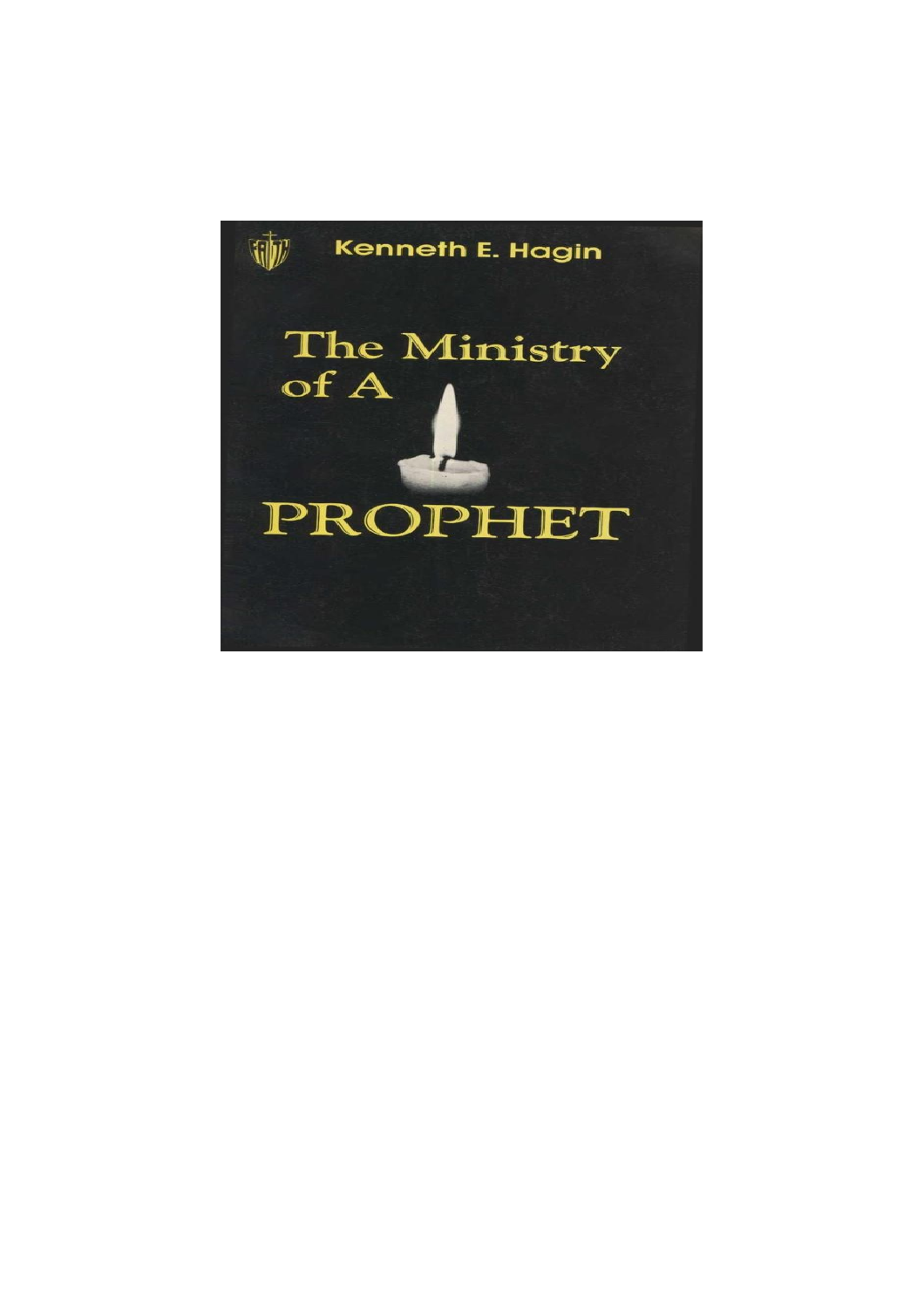# **Contents**

Chapter I The Prophet's Call Chapter II The Prophet's Function Chapter III The Operation of the Word of Knowledge in the Scriptures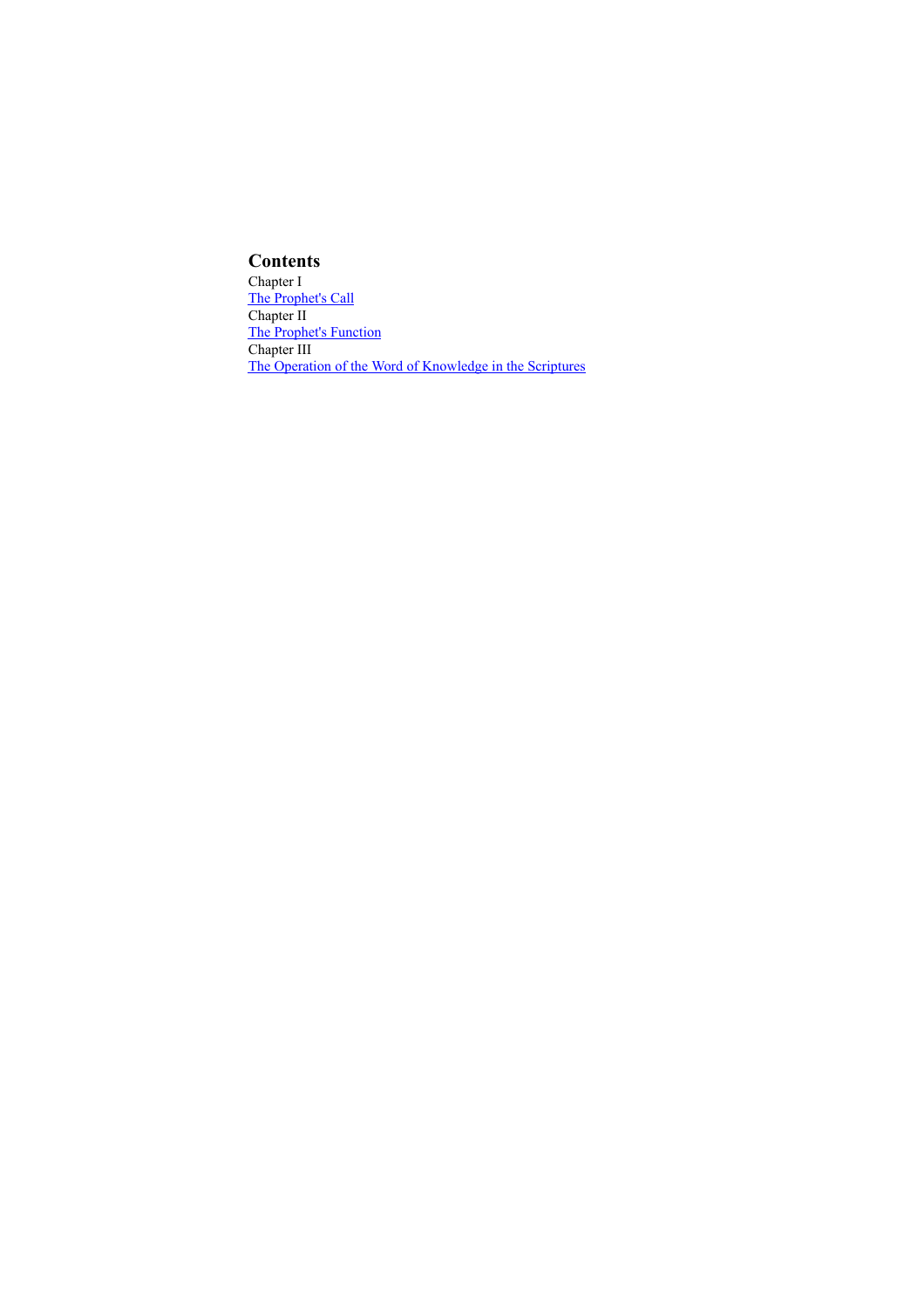## **Chapter I The Prophet's Call**

While conducting a meeting in El Paso, Texas, in 1959, I slipped and fell, hurting my arm rather severely. At first I thought it was broken, so we went to the hospital to have a doctor look at it and set the broken bones, if necessary. When we were riding along in the car about a block from the hospital, the Lord spoke to me and told me the arm was not broken—that I just had a slight fracture. I had knocked small chips off the bone, but no bones were actually broken. My elbow was just knocked out of place. The Lord told me this was the devil's work but that it would result in God's glory. I'm glad that God can take what the devil does and make it work together for our good.

At the hospital the doctor x-rayed me and confirmed what I already knew that I had knocked my elbow out of place and had knocked a few chips off the bone. This, he explained, was really worse than a broken arm, for muscles and ligaments hold the elbow in place, and I had knocked those muscles and ligaments out of place. He would have to put them back in place while I was under an anesthetic, and then I would have to remain in the hospital for a couple of days. After that, he told me, I would have to carry my arm in a cast for four weeks and then wear a sling for awhile after that.

On my second day in the hospital the Lord came to me in a vision and told me that this accident had happened because I had gotten out of His perfect will and was just walking in His permissive will. Romans 12:2 says,

And be not conformed to this world: but be ye transformed by the renewing of your mind, that ye **may prove what is that good, and acceptable, and perfect, will of God.**

Another translation of this verse reads, **"... that ye may prove what is that good and permissive, and perfect, will of God."** The word "permissive" is used in place of "acceptable."

The Lord explained to me that He permits people to do many things that aren't expressly His will. An example was Israel's desire for a king in order to be like the other nations. Although this was not God's perfect will, He permitted them to have a king.

It is also God's desire that His children walk in health and not be sick. He made provision for this for Israel by telling them, **"... I am the Lord that healeth thee"** (Exod. 15:26).

**"... I will take sickness away from the midst of thee ... the number of thy days I will fulfill"** (Exod. 23:25-26). And if this was the case under the Old Covenant, how much more this would be true under the New Covenant, which is a better covenant established upon better promises.

The Lord reminded me that I had enjoyed divine health for 25 years. He had kept me from sickness and accidents for all that time. But, the Lord said, I had been out of His perfect will for two years and had been walking in His permissive will only. The Lord showed me that while I had been anointed with the ministry of a prophet and a teacher, I had put my teaching ministry first and my prophesying ministry second. I had done this because I like to teach; this was my natural preference. Too, I had seen the great need for teaching. Also, pastors encouraged my ministry of teaching. But I was going to have to reverse the order and put the ministry of the prophet first.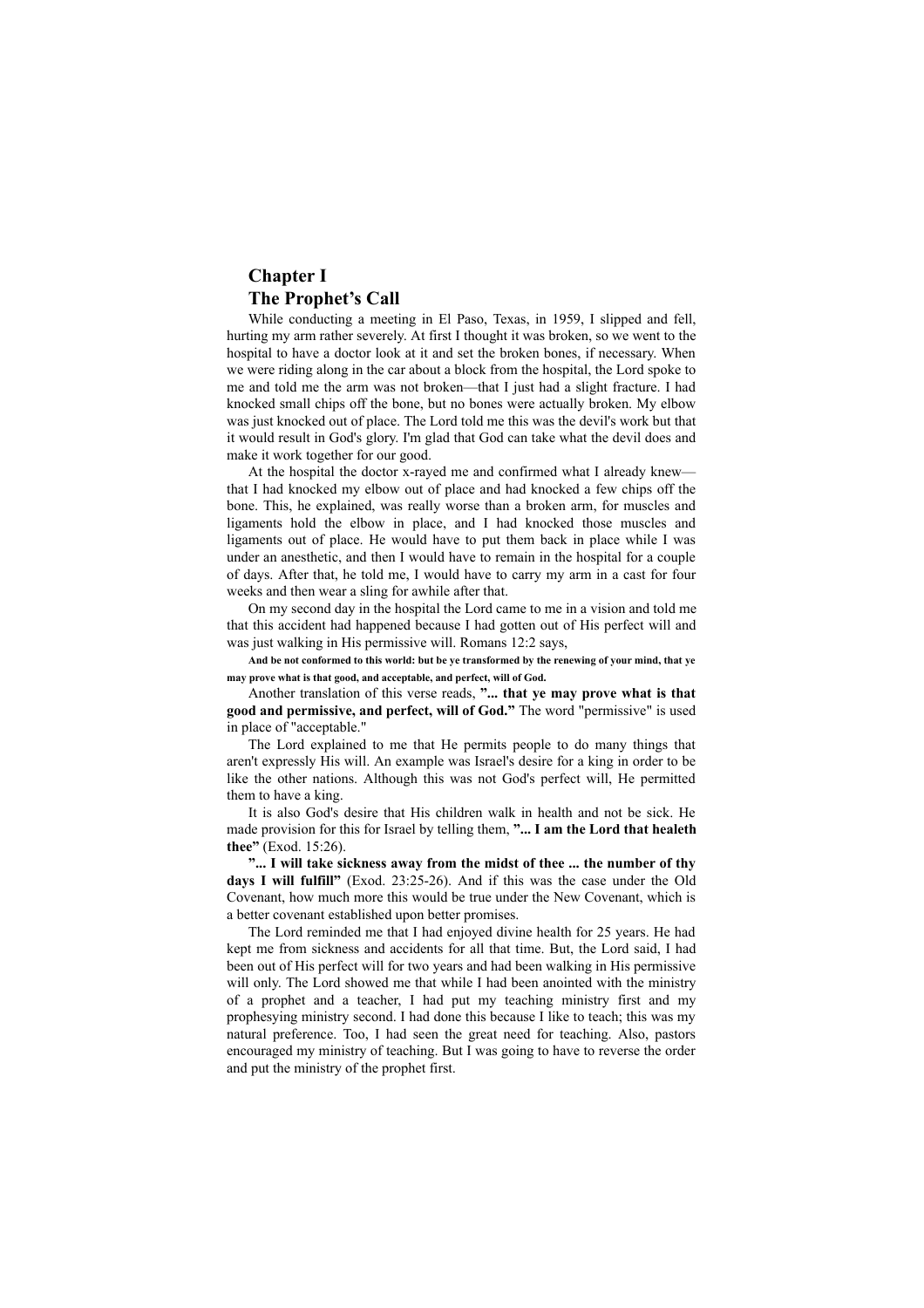The prophet's ministry isn't altogether understood or appreciated. One runs into such persecution that it's very easy to draw back from it.

I knew that my accident wasn't caused by the Lord. He merely permitted it to happen. The Bible says, **"The thief cometh not, but for to steal, and to kill, and to destroy; I am come that they might have life and that they might have it more abundantly"** (John 10:10). That which steals, kills, and destroys is of the enemy. The Lord doesn't commission it, but He may permit it. For instance, God didn't cause Job's children to be killed or his flocks stolen. God didn't cause the thieves to rob him. God didn't cause the fire to burn his crops. God didn't smite his body with boils. The devil did it. But the Lord gave Satan permission to do it.

To get my attention and bring about complete submission and obedience to His perfect will, God had to let this calamity come into my life. "This is the third time I have had to talk to you about this very thing," the Lord said to me. "For that reason I am going to let you wear your arm in a cast and a sling for a little while. I will speed up the healing process, however, so you won't have to be disabled as long as the doctor has told you would be necessary."

God's perfect will is that men and women enjoy divine healing and divine health. But many are like I was, living only in the realm of God's permissive will. For that reason difficulties have been permitted to come their way. Others are weak in faith; their faith is not strong enough to appropriate what belongs to them. Some don't even know what belongs to them.

Thirteen days later I went back to the doctor to have my cast changed. After the cast was removed, the doctor looked at my arm in amazement. He told me that he had never seen an arm heal this fast. Normally it would take at least 28 days.

He had told my wife that I probably never would be able to touch my shoulder. However, I can. In fact, the Lord told me that He was going to restore 99 percent of the use of that arm. He was going to leave that one percent disability as a reminder to me, similar to the incident where the angel touched Jacob's thigh, putting his hip out of joint for the rest of his life. I can be sailing along sometimes, completely forgetting about my injured arm. But if I get in a place where I'm not using my prophet's ministry as I should, God reminds me. When my arm starts hurting me, I start yielding more completely to God.

In Ephesians 4:8-12 we read,

**Wherefore he saith, When he ascended up on high, he led captivity captive, and gave gifts unto men ... And he gave some, apostles; and some, prophets; and some evangelists; and some, pastors and teachers.**

These are the five ministry gifts which Paul noted God gave to men, **"for the perfecting of the saints, for the work of the ministry, for the edifying of the body of Christ."**

Notice that the Word mentions apostles first. There are some who say there were only the twelve original apostles. However, there are 24 individuals in the New Testament who are called apostles. The Greek word for "apostle" means "a sent one." Even Paul was not an apostle, "a sent one," in the sense that the original twelve were, for he was not with them from the beginning of Jesus' ministry. He didn't see Him and hear His teaching as He went about among them.

Judas was one of the twelve original apostles. But after he betrayed Christ and went out and hanged himself, he was replaced by Matthias. This made Matthias the thirteenth apostle.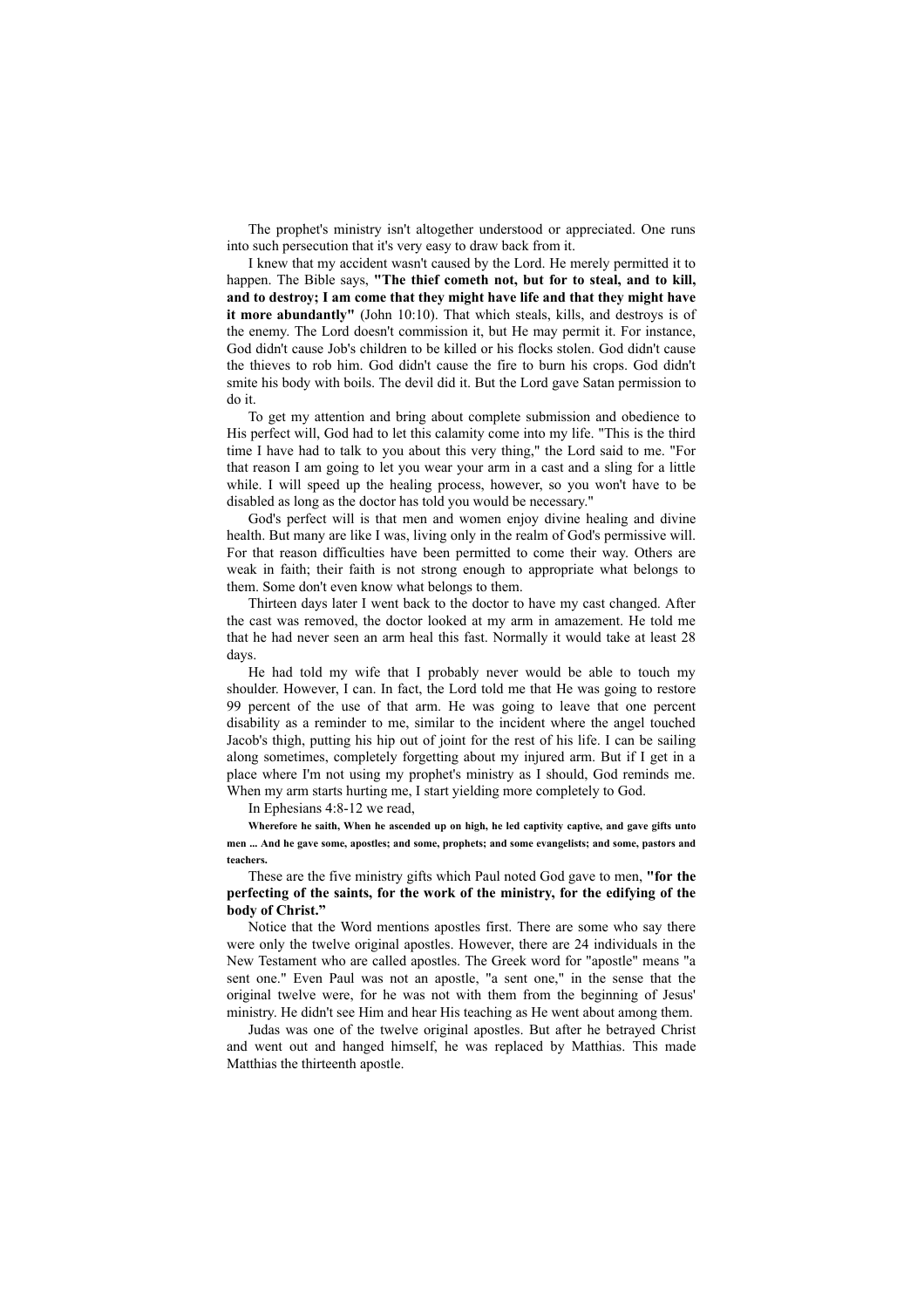Acts 14:14 says, **"...when the apostles, Barnabas and Paul, heard of ..."** Barnabas was just as much an apostle as Paul was, according to this text. Thus, Paul and Barnabas were the fourteenth and fifteenth apostles.

Galatians 1:17-19 says,

Neither went I up to Jerusalem to them which were apostles before me; but I went to Arabia, and again unto Damascus. Then after three years I went up to Jerusalem to see Peter, and abode with him **fifteen days. But other of the apostles saw I none, save James the Lord's brother.**

Paul calls James the Lord's brother, an apostle although he was not one of the original twelve apostles. Because James was sent to be head of the church at Jerusalem, Paul calls him an apostle, for he was a sent one.

Then in Romans 16:7 Paul wrote,

**Salute Andronicus and Junia, my kinsmen, and my fellow prisoners, who are of note among the apostles who also were in Christ before me.**

Paul began his epistle to the Thessalonians: **"Paul and Silvanus, and Timotheus, unto the church of the Thessalonians ... "** Then writing in the second chapter he refers to the three of them as "apostles of Christ."

In II Corinthians 8:23 two unnamed brethren are called apostles. Then in Philippians 2:25 Paul says,

**Yet I supposed it was necessary to send to you Epaphroditus, my brother, and companion in labour, and fellow soldier, but your messenger, and he that ministered to my wants.**

The Greek word for "messenger" is the same word that is translated "apostle" elsewhere.

A person can be a sent one or a messenger of the church and rightly be called an apostle of the church. Smith Wigglesworth was called an apostle of faith. But when Christ calls them and sends them, they are apostles of Christ.

Among the ministry gifts of Christ, there is no mention of missionaries. In fact, the word "missionary" isn't found in the New Testament. The ministry of a missionary is involved in the calling of an apostle. It is a ministry, but not necessarily an office. A person doesn't have the office of an apostle, he has the ministry of one. For instance, if you were called by the Holy Ghost to be a missionary to Africa, the Missionary Committee might send you out, but if you were really sent out by the Holy Ghost, then you would be an apostle to those folk.

Neither Paul nor Barnabas were apostles to begin with. Paul was a prophet and a teacher; Barnabas was a teacher. Later they became apostles.

In dealing with me about the prophet's ministry coming first, the Lord pointed out that the prophet's ministry is listed above the teaching ministry in the scriptures. Paul listed them in the order of their importance.

Now ye are the body of Christ, and members in particular. And God hath set some in the church, **first apostles, secondarily prophets, thirdly teachers, after that miracles, then gifts of healings, helps, governments, diversities of tongues. Are all apostles? are all prophets? are all teachers? are all workers of miracles? Have all the gifts of healing? do all speak with tongues? do all interpret?**

**I Cor. 12:27-30**

Here again Paul is talking about ministries not spiritual gifts. Notice, too, that the prophet's ministry is again listed above the teaching ministry.

Paul does not list the evangelist's or pastor's ministry, but they are involved. The New Testament evangelist is equipped with working of miracles and/or gifts of healings. If he does not have these supernatural manifestations in his ministry, he is not a New Testament evangelist. This would belong in the category of exhortative ministry.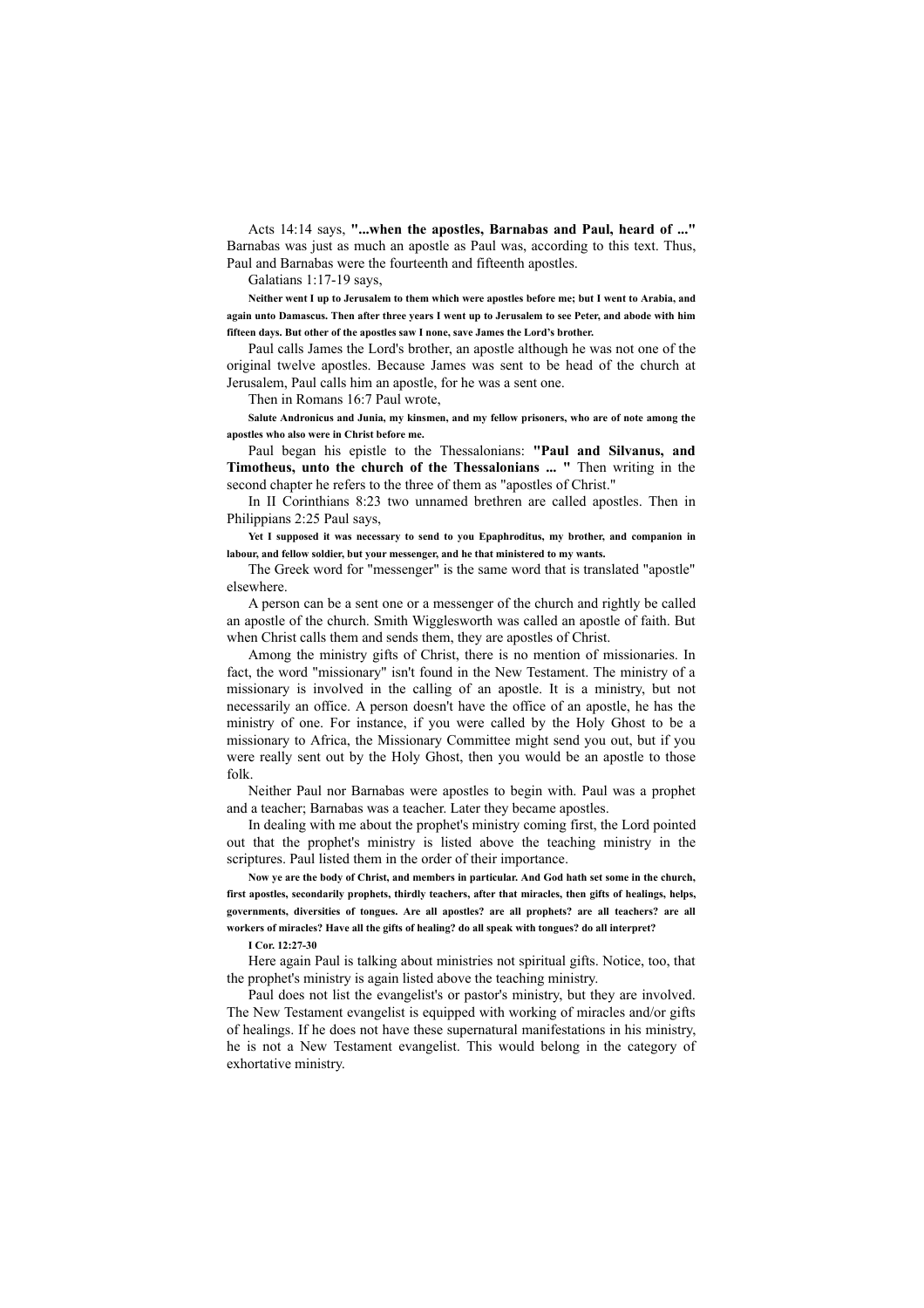Oral Roberts is a type of New Testament evangelist, for gifts of healing operate in his ministry. William Branham was a prophet, not an evangelist. T. L. Osborn is a combination evangelist and apostle. He is a "sent one." Those who go from church to church playing music, singing songs and preaching a so-called evangelistic sermon are not evangelists at all. They are exhorters.

The pastor is involved in governments and helps. The pastor is head of the church. Christ is the Good Shepherd, the head of the body, the head of the whole church. (Pastor and shepherd mean the same thing.) The pastor of the local church and the local sheep is the undershepherd.

Just as government of your whole body emanates from your head, so the government of the local church heads up in the pastoral office. The government of the local church is not in the deacon. That's the reason many Full Gospel churches are in trouble. They are losing their power and their anointing because, following other denominations, they allow men without the anointing and the call of God in their life run the church. And they are not equipped to do it. Deacons are placed in the church to serve and to help when they are called upon, not to provide spiritual leadership. This is the job of the pastor.

**After that miracles, then gifts of healing, helps, governments, diversities of tongues. Are all** apostles? are all prophets? are all teachers? are all workers of miracles? have all the gifts of healing? **do all speak with tongues? do all interpret?**

This passage refers to a ministry of tongues, not to lay members' giving messages in tongues. Of course, the Word of God says that lay members may speak but it is limited to three. This scripture however, is a list of ministry gifts for men who are set in the church by God. Laymen are not set in the church; they are placed in the church when they are born again.

This is the ministry gift using diversities of tongues to minister. It is seldom seen in Full Gospel churches today, and therefore very precious ministries have been pushed aside and neglected.

I've known only one such ministry—a couple who minister quite a bit with tongues and interpretation. In a group of 25 people they might minister to each one in tongues and interpretation. This is certainly scriptural. A pastor, evangelist, apostle, prophet might have this gift. It goes along with his ministry. I've seen this couple tell people, through tongues and interpretation, exactly what their needs were, what they've thought and said before they came to church, and the answer to their problem. I have purposely had folk whom I knew and whose problems I knew to come to their church. I knew this couple had never seen these folks before. I would ask them to minister to them. The wife would lay hands on them and speak in tongues. Then the husband would interpret. He told them their spiritual needs and problems better than I could, and I knew them. He told it by the Spirit. These are diversities of tongues.

This is scriptural, but it isn't intended for laymen. The laymen's tongues are to be used primarily in their prayer life, to edify them and to help them to worship God.

In Acts 13:1 we read,

**Now there were in the church that was at Antioch certain prophets and teachers; as Barnabas, and Simeon ... and Lucius ... and Manaen ... and Saul.**

All five of these men were prophets and teachers or else were either a prophet or teacher. We read in the next chapter that Barnabas and Paul were apostles. They were sent ones. They were sent to minister to the Gentiles. Every time they are mentioned, the order is prophet *and* teacher.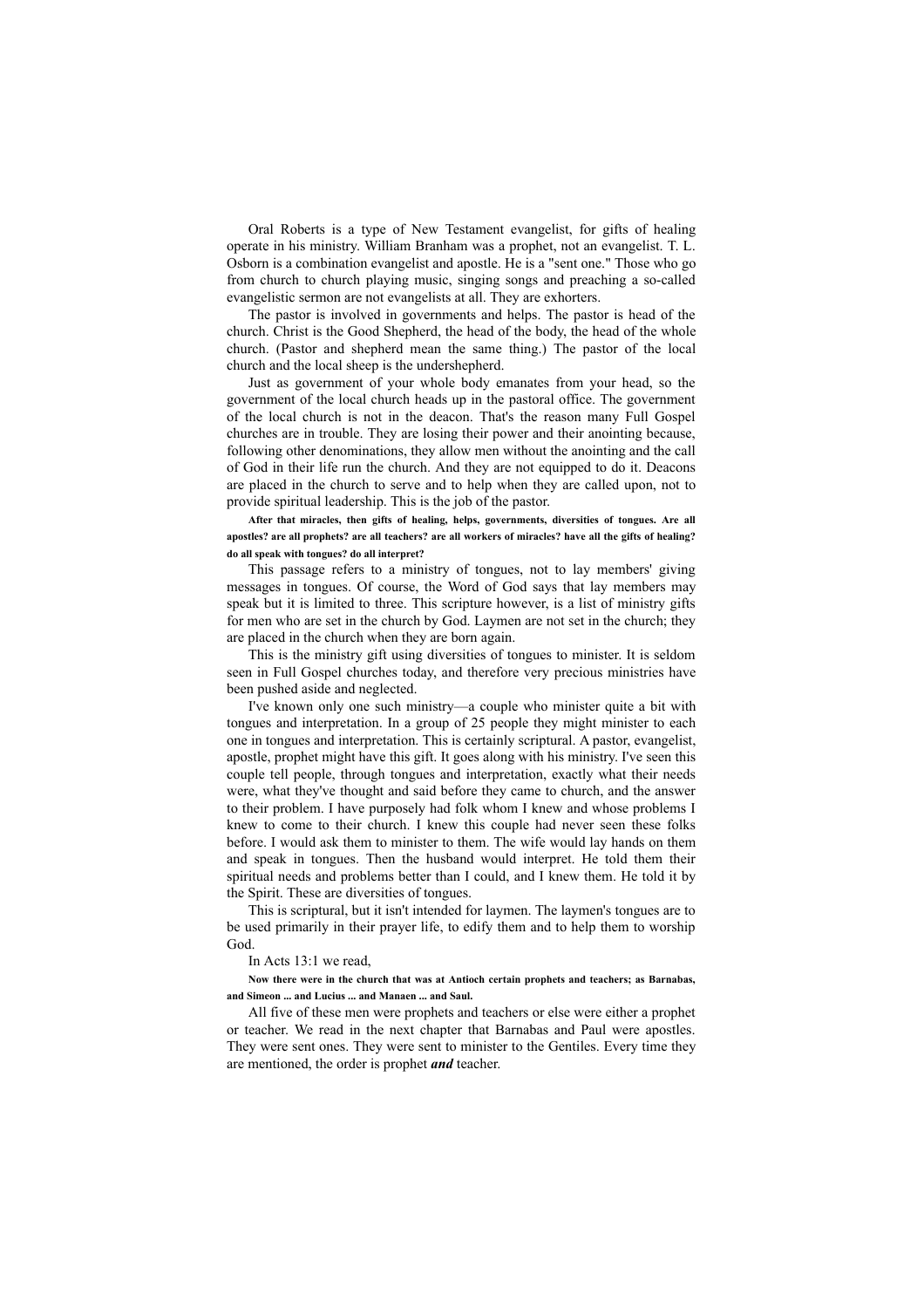When the Lord dealt with me, He said, "You left my perfect will and made it teacher and then prophet. Finally, you left off the prophet's ministry altogether. Reverse the order and put your prophet's ministry first and your teacher's ministry second."

A prophet is one who has visions and revelations. Paul said that he was taught the gospel by revelation of Jesus Christ. In the Old Testament a prophet was called a seer because he could see and know things supernaturally.

**"Let the prophets speak two or three, and let the other judge. If any thing be revealed to another that sitteth by, let the first hold his peace"** (I Cor. 14:29-30). A prophet is one who sees and knows things supernaturally because he has revelation gifts plus prophecy operating in his life and ministry.

To constitute the office of a prophet, a man is first of all a minister. He has the calling of God upon his life. Second, he has to have at least two of the revelation gifts plus prophecy operating in his ministry. He has the word of wisdom, the word of knowledge, and/or discerning of spirits.

After I received the baptism of the Holy Ghost, the word of knowledge began to operate immediately, and all through these years it has been manifested. Since that time, when I am in the Spirit, the gift of discerning of spirits is also in operation. Therefore, I have the word of knowledge and discerning of spirits plus prophecy operating, which constitutes the office of a prophet.

Any layman might receive a word of knowledge occasionally. Something might be revealed to him as he needs it. But he is not called a minister. He may get the word of knowledge to help himself or someone else, but that doesn't make him a prophet or a minister. That manifestation just comes at the moment to fulfill a certain need. A layman may need a word of wisdom occasionally, so this gift might be manifested. But to constitute the prophet's office, there has to be a continued manifestation of these gifts.

In the Old Testament all the gifts were in operation except tongues with interpretation. Tongues are exclusive with this dispensation. Old Testament prophets knew things supernaturally. For instance, when Naaman was healed of his leprosy, he offered Elisha silver and gold (II Kings 5). Elisha refused his gift because he realized that Naaman was trying to pay for his healing. It can't be purchased, however, as it is a gift from God.

Gehazi, Elisha's servant, ran after Naaman with the story that the two young prophets needed changes of raiment and silver and gold, and that Elisha had said it would be acceptable if Naaman gave this gift for them. Gehazi was lying, of course, and took Naaman's gifts and hid them for his own use.

When Gehazi went into the presence of the prophet and Elisha asked him where he had been, Gehazi lied and said, "Nowhere."

Elisha said, **"Went not mine heart with thee, when the man turned again from his chariot to meet thee? ..."**

That had to be a supernatural revelation. It was the operation of the word of knowledge in the office of the prophet.

Many people think that if you have this ministry you can tell everything about everybody. But it is only as the Lord wills. Gehazi evidently knew this as he was with the prophet all the time. He knew that Elisha didn't know everything all the time, and he probably thought he could get away with his deceit.

People often write to me wanting me to tell them what's wrong with them. However, people have to be before me, in the service when the gift is operating. I can't just push a button and start operating like a tape recorder. It is as the Spirit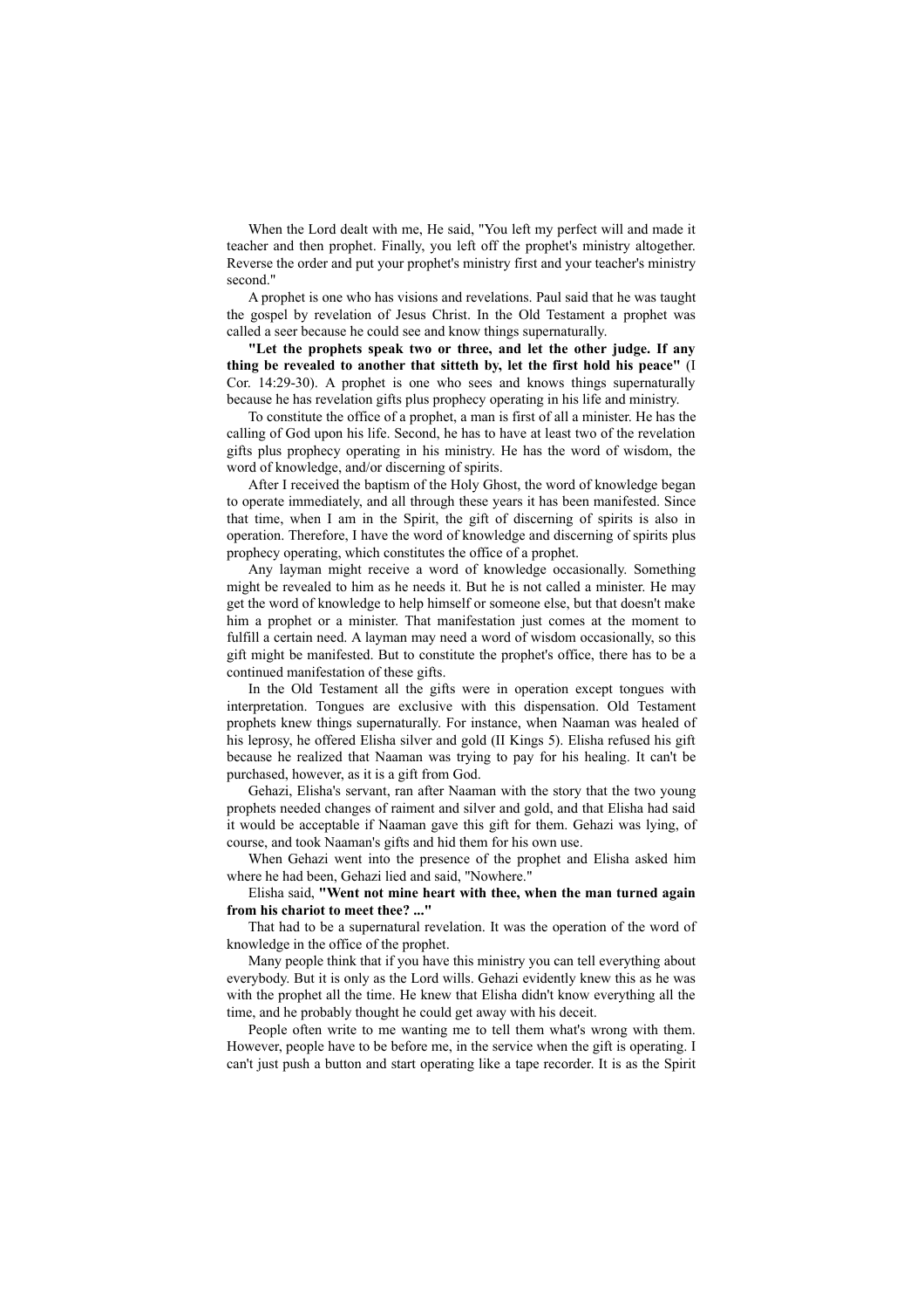wills and as the anointing comes on me. That's the reason I preach about it, for then the faith of the congregation rises, and the anointing comes upon me to begin ministering.

If I could minister that way every night, I would do it. At times God has had me prophesy to every single person in the crowd, giving me a message for everyone. Where the Spirit is in manifestation, anything can happen. But I can't make it happen just because I want it to happen.

Once while preaching in Kansas, a minister's wife asked me to pray for her as she had a special request and wanted help. As she spoke, the revelation started coming to me and I told her to wait a minute. If a person tells you his need and then you tell him what the Lord has shown you, he doesn't know but what you spoke from your own knowledge. But when God supernaturally tells that person's need and gives instructions on how to solve the problem, then the person knows that it is supernatural.

The Word of the Lord came unto me saying that a little while after this woman was saved, she had sinned. Ever since then a deceiving devil had troubled her and had told her repeatedly that she had committed an unpardonable sin. The Lord showed me that at times she would become very depressed and discouraged. As I told her this she was amazed and said that I must be a mind reader, for this was precisely the case.

She told me that two years after she was saved she had told a lie, and the devil had tormented her ever since. I then took authority over the deceiving spirit and commanded him to leave her at that moment. I have seen her since and learned that she has not been troubled since I prayed for her.

In another city I prayed for a young man who was having epileptic seizures. He was old enough to serve in the army, but he had been rejected because of epilepsy. When he came in the healing line for healing, I knew by revelation of the Holy Ghost that I had to deal with the spirit. I cast out that spirit in Jesus' name.

Twelve months later I was again in that church for a service. As I sat down on the platform before I was to preach, my eyes fell on this young man. The word of the Lord came unto me saying, "Last year when you were here you cast that evil spirit out of his body. For twelve months he has not had an epileptic seizure. However, in the last two weeks he has had three seizures in the nighttime while he was asleep and was awakened by them. Before that he had never had them in the night. The reason for these seizures is that he went to bed fearful." The Lord then told me that before I preached, I should call this boy up to the platform, tell him what the Lord had just shown me, cast that devil out again, and teach the boy how to resist fear and maintain what he has.

As I obeyed the Lord and called this young man to the front, telling him all that the Lord had shown me, the boy was amazed and verified what I said. I told him I was going to cast that spirit out of him, but when he was alone he would be on his own. He would have to resist that spirit. The Bible says to resist the devil and he will flee from you. I taught him to resist the devil.

Many years have passed since that time and as far as I know he has never had another epileptic seizure. Manifested in this boy's case was a combination of the gifts of the word of knowledge, discerning of spirits, plus prophecy and the teaching ministry that taught him how to resist the devil and maintain what he had.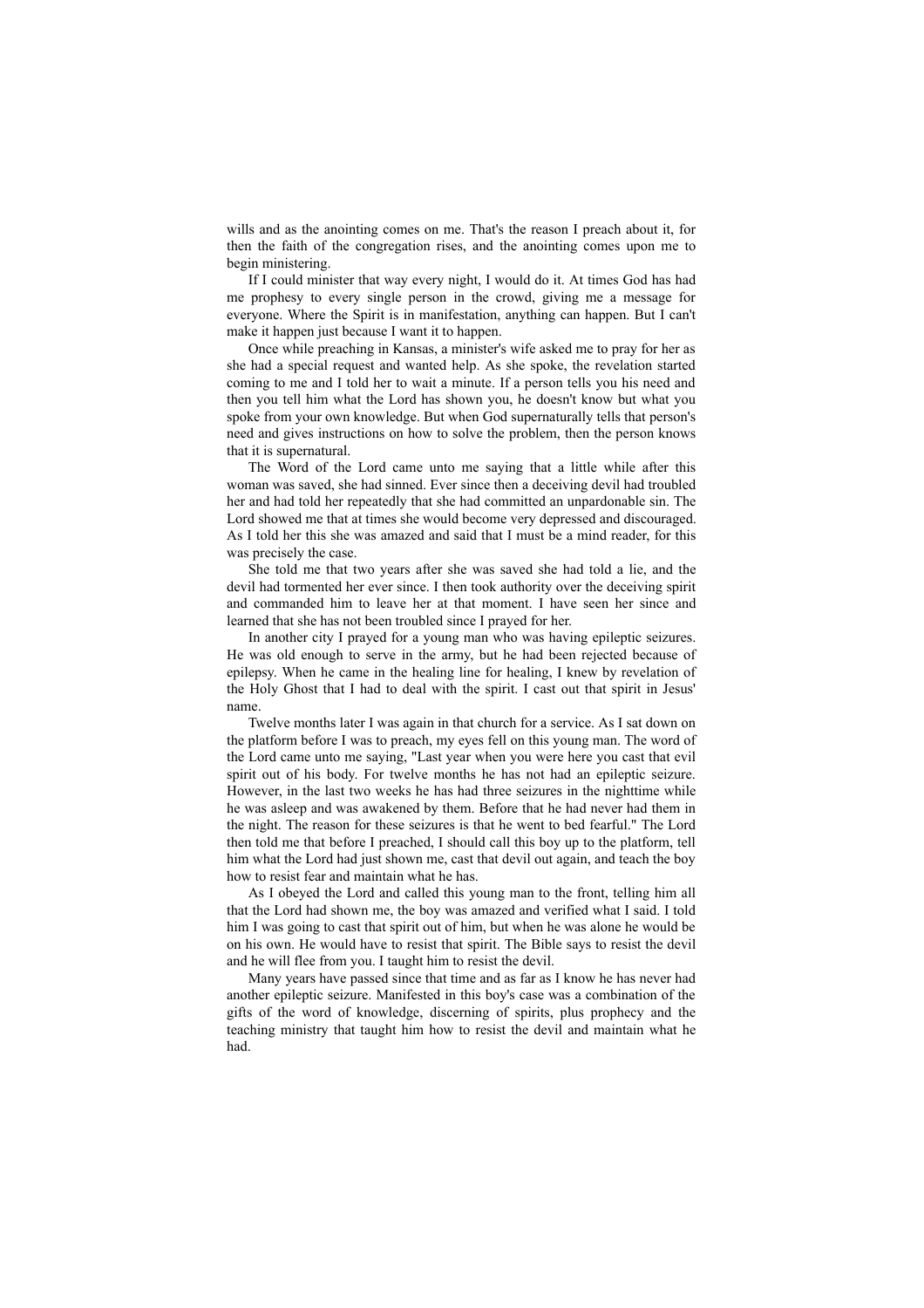## **Chapter II The Prophet's Function**

But unto every one of us is given grace according to the measure of the gift of Christ. Wherefore he saith, When he ascended up on high, he led captivity captive, and gave gifts unto men ... And he **gave some, apostles; and some, prophets; and some, evangelists; and some, pastors and teachers; For** the perfecting of the saints, for the work of the ministry, for the edifying of the body of Christ: Till we all come in the unity of faith, and of the knowledge of the Son of God, unto a perfect man, unto the **measure of the stature of the fulness of Christ.**

**Eph. 4:7-13**

When Christ ascended on high, He gave gifts unto men. He gave some apostles, some prophets, some evangelists, and some pastors and teachers. The reason He gave them was for the perfecting of the saints, for the work of the ministry, and for the edifying of the body of Christ. Therefore, they are called the ministry gifts. There are five of them: apostles, prophets, evangelists, pastors and teachers.

We need to find our place and know what God has called us to do, for He will equip us by His Spirit to stand in the office to which He has called us. We can use the ministry gift that He has given us to minister according to His will, purpose, and plan.

I began my ministry as a Baptist minister, was filled with the Holy Ghost and spoke with other tongues. From the very moment I was filled with the Holy Ghost, I not only spoke in tongues, but immediately the word of knowledge began to be manifested in my life.

The word of knowledge is supernatural revelation, just as all gifts of the spirit are supernatural. If one of them is supernatural, they are all supernatural. If the word of knowledge is not a supernatural revelation, then the gifts of healing are not supernatural.

Notice that it isn't the "gift of knowledge." It's the "word of knowledge." This spiritual gift of the word of knowledge is a supernatural revelation by the Holy Ghost concerning people, places, or things in the present or in the past. The word of wisdom concerns knowledge of the future. The word of wisdom is a supernatural revelation concerning the plan and purpose of God.

When the word of knowledge began to operate in my life after I was filled with the Holy Ghost, I would know supernaturally about people, places, and things. Sometimes I would know through a vision. Sometimes while preaching the cloud would appear and my eyes would be open. I would see in vision form someone who was sitting in the congregation, when they were off in another town. I would see the sin they had committed. I would later tell them about it, although never publicly because only hypocrites should be rebuked publicly. Usually, even though people have sinned they are not hypocrites and they want to do right. They want to serve God. He shows these things many times to help them and show them how to overcome temptation.

During a meeting I was conducting in Alabama in which several churches were cooperating, one of the pastors, who was also the sectional presbyter, was somewhat skeptical of this type of ministry, never having seen such a gift in operation before.

One night a woman came for prayer that she might receive the Holy Ghost.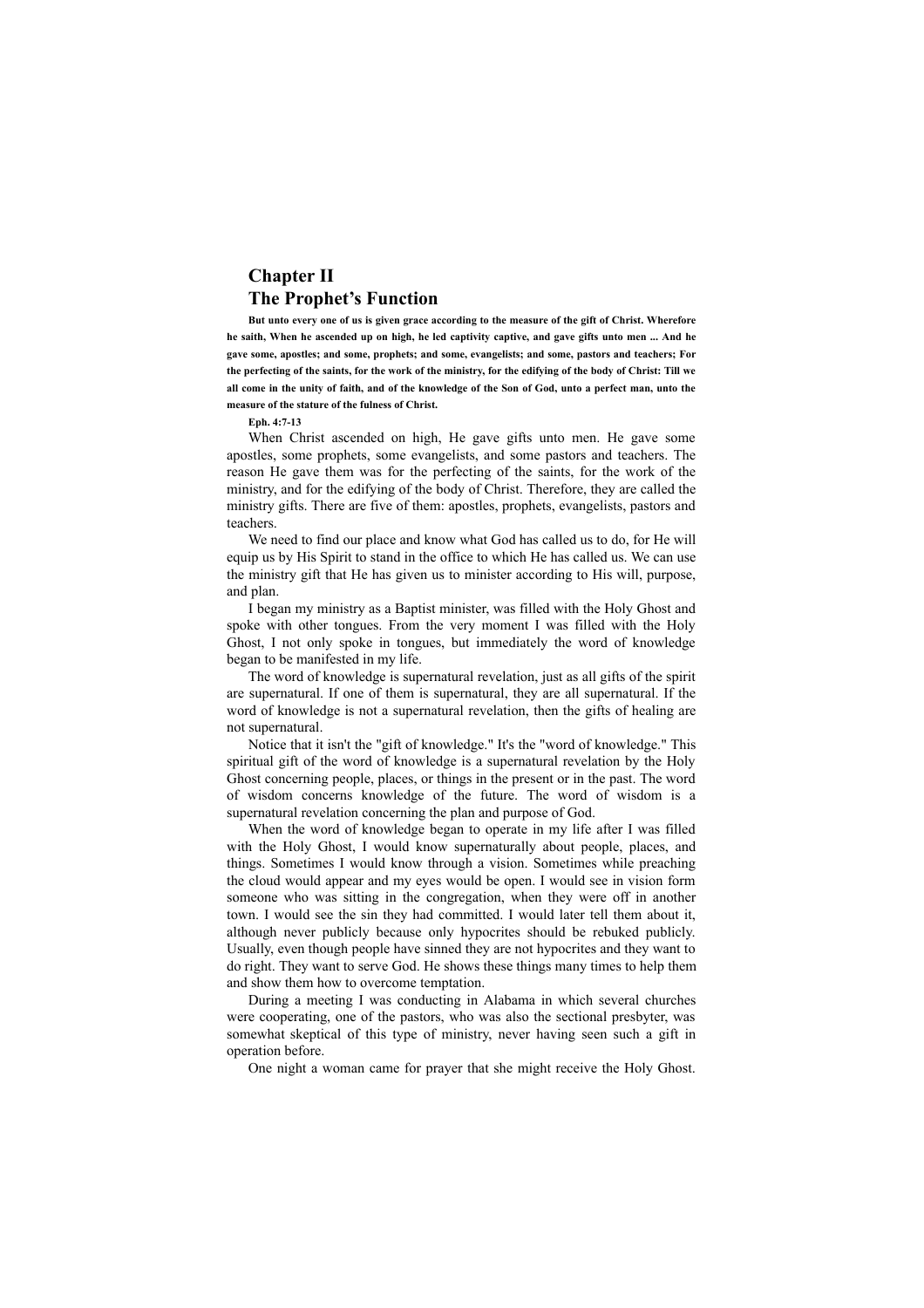This woman was the only one whom I have ever rebuked publicly. I told her that she wasn't going to get the Holy Ghost because her heart wasn't right with God. I told her that she talked and gossiped so much that she had used the Lord's name in vain and hadn't repented of it. When she denied this, I pointed my finger at her and commanded her, in the name of Jesus, to be quiet, for she had a lying spirit.

Actually, I had a vision as she stood there. I saw her standing about a block away from the parsonage of the church which she attended. (Didn't know at the time that it was the presbyter's church.) In this vision I saw her arguing with another woman. Then because this other woman refused to agree with her, she slapped her and knocked her down. She then went to the parsonage and when the pastor wouldn't agree with her, she cursed him. I told her publicly that she needed to repent and to apologize to this pastor. The pastor, the skeptical presbyter, then verified that what I had just said was true. (It also made a believer out of him.)

Sometimes the word of knowledge comes to me in vision form; sometimes it comes by an inward revelation. Sometimes it comes like the interpretation of a tongue or a prophecy. Sometimes I give it out by tongues and interpretation. Sometimes I speak it out by prophecy.

Although one might have the word of knowledge, that wouldn't necessarily make him a prophet. The word of wisdom, the word of knowledge and the discerning of spirits will operate in connection with prophecy many times. It is not called the gift of prophecy because the simple gift of prophecy has no revelation with it. While it is true that any layman may have a word of wisdom, the word of knowledge, or discerning of spirits given to him occasionally, that would not make him a prophet.

#### The Word says, **"But he that prophesieth speaketh unto men to edification, and exhortation, and comfort"**

(I Cor. 14:3). The simple gift of prophecy, therefore, is not given for revelation. Very often in the prophet's ministry, the utterance he gives will have revelation in it because he has the other gifts operating also. He has to have the other gifts to stand in this office. The fact that one prophesies does not make him a prophet. He must have the revelation gifts as well as prophecy to be in this office.

Paul told those at Corinth to covet earnestly that they might prophesy. The simple gift of prophecy can be used in prayer and worship to God as well as in addressing a congregation or an individual. In the book of Psalms we have a number of psalms, songs and prayers that were given in prophecy by the Holy Ghost. They were spoken out by inspiration of the Holy Ghost.

Many have thought that tongues and interpretation and prophecy are only for public ministry. There is more, however. I use tongues and interpretation all the time in my prayer life. Many times I pray in tongues for an hour or so and then pray the interpretation in English. In this way my mind is edified. If I prayed only in tongues, my spirit would be edified but my mind would be unfruitful. I have prayed as much as six hours a day in tongues and then prayed the interpretation in English. At other times I use prophecy entirely. None of this comes from my own mind, but I pray in English by a supernatural utterance given by the Holy Ghost. It is most blessed to use prophecy in prayer. It lifts one higher than anything because prophecy carries the greatest inspiration.

This is not limited to ministers. All laymen can do it too. They could all pray in tongues and could all pray with interpretation; they could all prophesy. But that in itself wouldn't make them a prophet. They cannot intrude into an office.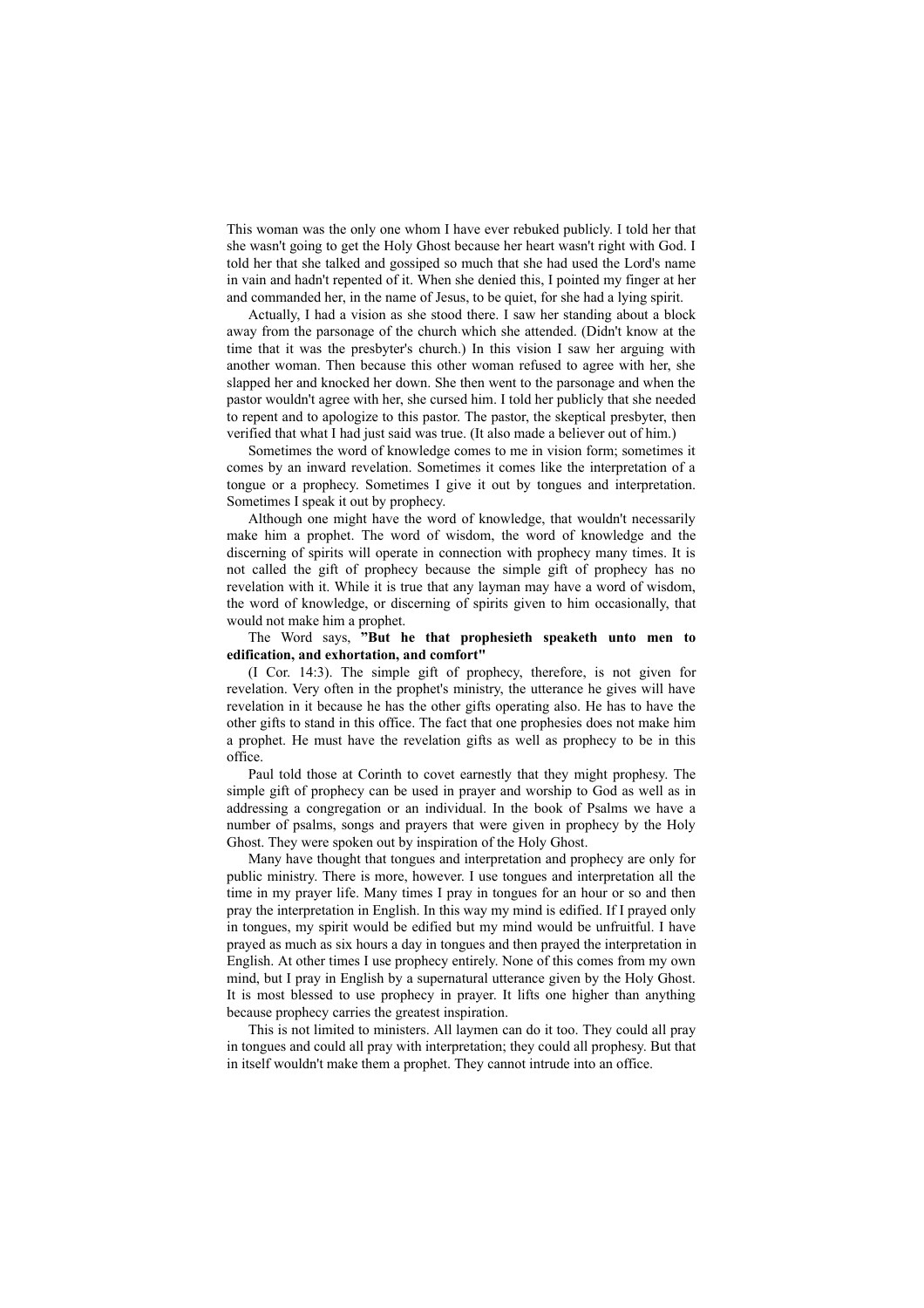When the Lord dealt with me concerning my ministry He showed me that the revelation gifts which operate in my life are the word of knowledge and discerning of spirits, plus prophecy and occasionally a word of wisdom. The Lord then spoke to me concerning the prophet of the Old Testament, who was called a seer, and who would see and know things supernaturally. He reminded me of the time when Saul, as a young boy, was out looking for some of his father's donkeys that had strayed away (I Sam. 9). When Saul inquired about them, someone suggested that he go and ask the prophet, for he would know where they were. Saul went to Samuel, the prophet, and was told that the donkeys had been found three days before and now folk were out looking for Saul. Samuel knew this supernaturally —that was a word of knowledge. But Samuel also asked Saul to wait because he had a word of wisdom for him concerning God's plan. He was then anointed to be the first king of Israel.

Naturally, Samuel didn't know the whereabouts of every stray donkey in Israel. There could have been many stray donkeys at the time. God had a purpose in revealing this to him at that particular time, for it concerned Israel's future king.

Once I stopped by to see a minister at the site where he was building a new church. After he showed me around, we each got into our car to leave. Just as I did, however, the word of the Lord came unto me saying that I should tell this minister that he wasn't going to live much longer unless he corrected three things: his diet, his money matters, and his lack of love for the brethren.

I stepped out of my car to go and tell him, but someone else walked up to his car about that time and began to talk to him. I sat back down in my car and began to reason with myself. I knew that he probably wouldn't take this advice from me. He didn't walk in love towards his brethren, and he would probably slap my face. As I sat there talking myself out of it, the minister left without my telling him what the Lord had shown me. That was the last time I saw him, for three years later he died.

Several times the Lord told me to warn certain ministers that they were going to die and the reason, but each time I failed to warn them. The Lord showed me that this was the reason I had had the accident and hurt my arm. He said that from then on if I didn't tell someone what He told me to, judgment would come on me. If I told them and they wouldn't accept it, then it was their responsibility judgment would come on them. Even if I feel sure that folk won't listen to me, I have to tell them whether they listen or not. There is a responsibility that goes along with certain ministries.

Now everywhere I go I read scriptures about the ministry gifts. I read I Corinthians 12:28 where it says that God has set these ministries in the church. I read the fourteenth chapter of I Corinthians concerning the prophets' speaking, and the gifts of tongues and interpretation. I point out the verses,

If any man speak in an unknown tongue, let it be by two, or at the most by three, and that by course; and let one interpret. But if there be no interpreter, let him keep silence in the church; and let him speak to himself, and to God. Let the prophets speak two or three, and let the other judge.

**Verses 27-29**

Then the 30th verse says, **"If any thing be revealed to another that sitteth by, let the first hold his peace."**

Most Full Gospel churches will permit tongues and interpretation in the services, but many shy away from the prophet's ministry. However, it's all in the same chapter. If one should be omitted, then the other should also.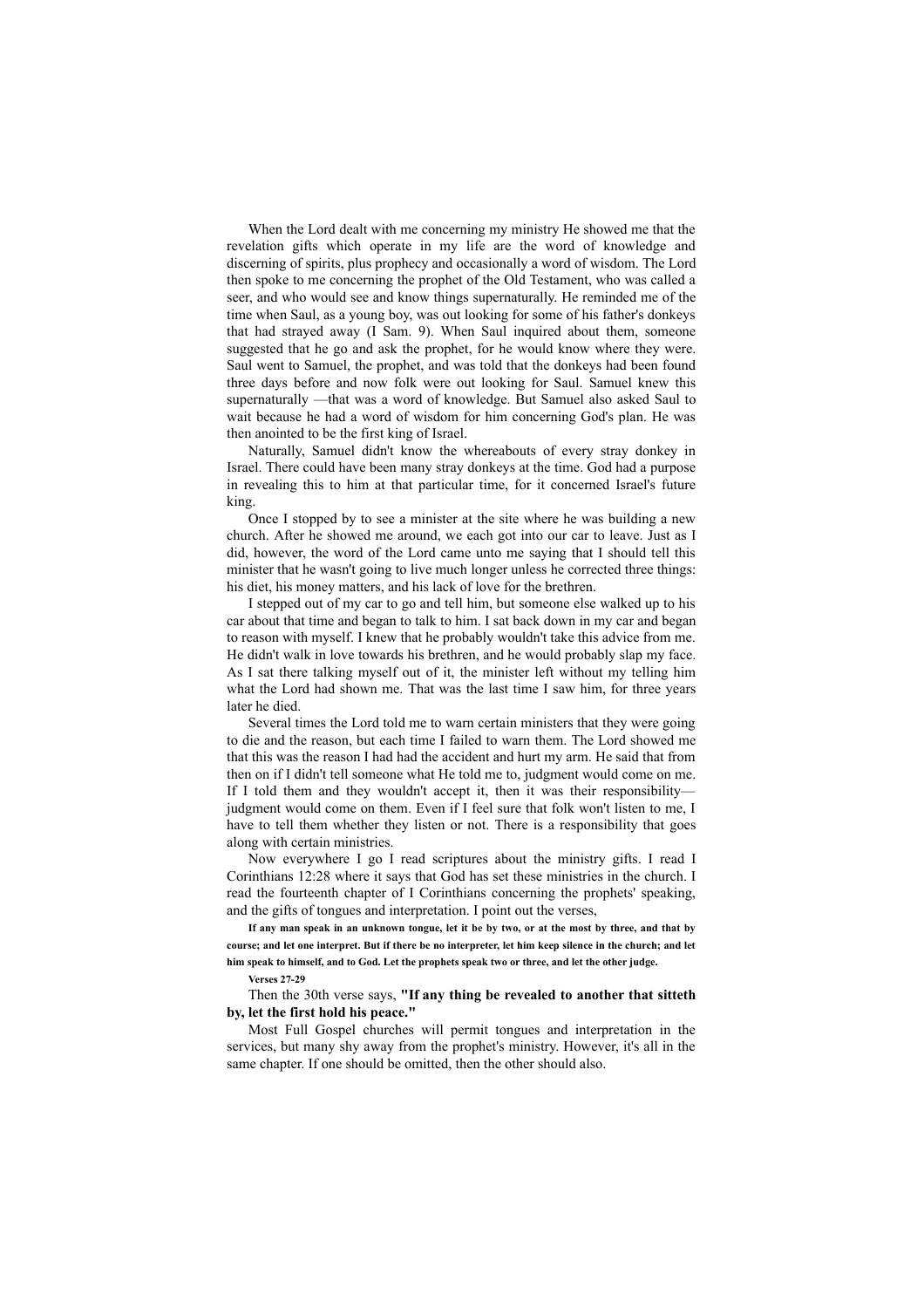When the Lord was dealing with me concerning the prophet's ministry, He said that if a church doesn't accept my ministry then I should go my way, shake the dust off my feet against them, so to speak; but He would remove their candlestick. He would take away from them what power they had left. The Lord told me that the time is short and the work that must be done should be done quickly in these last days. He said that judgment must begin in the house of God, and if the righteous scarcely be saved, where shall the sinner and the ungodly appear. If a church won't accept this ministry, then they wouldn't accept His Word and He can't help them.

If the pastor won't accept this message, then judgment will come on him. If I have a revelation or message for the pastor, I am to deliver it. If I have a message for an individual or a church, then I am to deliver it.

Some do not believe that personal prophecy is scriptural. They do not believe that a prophet may have a message for an individual. However, in Acts 21:8-11 Luke says,

**And the next day we that were of Paul's company departed, and came unto Caesarea: and we** entered into the house of Philip the evangelist ... And the same man had four daughters, virgins, which **did prophesy. And as we tarried there many days, there came down from Judaea a certain prophet,** named Agabus. And when he was come unto us, he took Paul's girdle, and bound his own hands and feet, and said. Thus saith the Holy Ghost, So shall the Jews at Jerusalem bind the man that owneth **this girdle, and shall deliver him into the hands of the Gentiles.**

One phase of the prophet's ministry is that he speaks for the Holy Ghost. In the scripture quoted above, Agabus didn't tell Paul not to go to Jerusalem. He merely told him what would happen there. And it came to pass. Through this gift we have the ability to help people and to prepare them for things that are ahead.

While I was holding a meeting in California, the pastor's sixteen-year-old granddaughter was coming to visit them from Oregon. Her parents phoned to say that they had just put the girl on the bus and told them when to meet her at the bus station. They went to the bus station at the appointed time, but when her bus arrived, she was not among the passengers who got off.

Many young girls disappear out there every year, although this fact is not publicized. And when this beautiful girl did not arrive when she was expected, the grandparents were frantic.

The bus company officials went to work on it immediately and traced her from Portland, Oregon, to Reno Nevada, where it was learned that she didn't get back on the bus after a rest stop. In the meantime, they checked every bus coming into Los Angeles, but she wasn't on any of them.

The girl's parents and grandparents were becoming more fearful as each minute passed. They could just see someone carrying the girl away, and perhaps they would never see her again.

When I walked into the church office before the Sunday night service, I found that dear grandmother crying. I began to look to the Lord. I knew that He knew right where the girl was. The Lord showed me that she got on another bus which was going east, but that she was all right and would not meet any harm. When I told the grandmother what the

Lord had just spoken to my heart, her face lit up and she was so relieved. We then went on in to the service and preached. After the conclusion of the service the phone rang with news that the girl was all right. She had gotten on a bus headed for Salt Lake City. They put her on a bus to Las Vegas and then to San Diego. The next morning the grandparents drove to a small city about 50 miles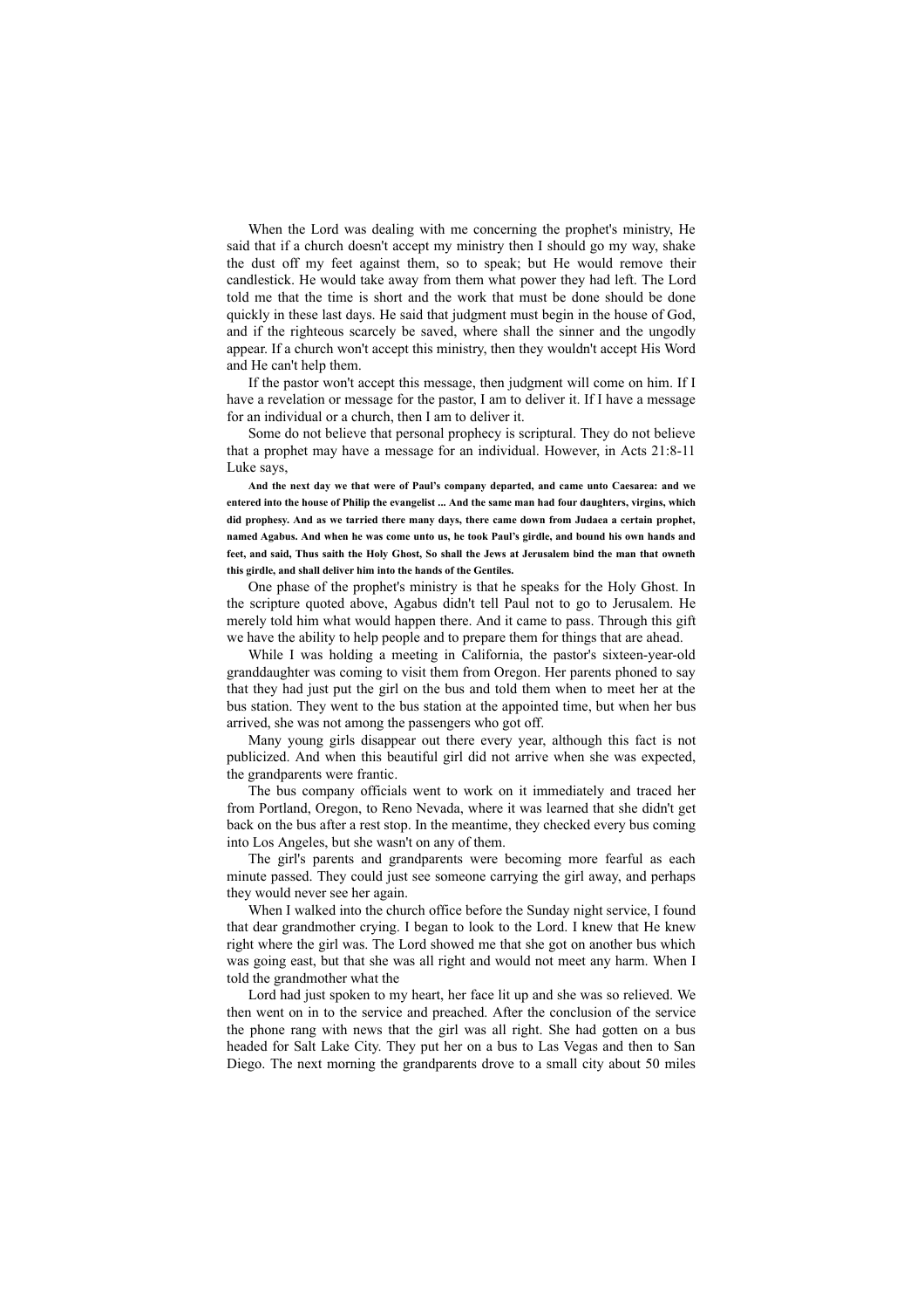#### from Los Angeles to meet her.

God knew where she was just as much as He knew where Saul's donkeys were a few thousand years ago. He hasn't changed. Many times we suffer through trials that we really don't have to, for if we would just take advantage of the supernatural equipment that is given to the church, we would have supernatural things happening constantly.

In May, 1943, while I was pastoring a small church in north central Texas, I began to teach a Wednesday-night series on the gifts of the Spirit, teaching on the word of knowledge. I told how this gift could be used to locate lost persons. I brought out how Samuel knew where Saul's lost donkeys were. Then when Saul hid when he became king, the Lord showed the prophet where he was.

A couple in the church had a daughter who had disappeared 23 years before. This couple were not saved at the time, and the girl, then sixteen, had been in with a gang. The police felt that the gang had killed her because they were getting ready to make arrests and the gang probably felt that since the girl was so young, she might crack and give away incriminating evidence. It was generally believed that the girl was dead, and they even went so far as to have the city lake dragged for her body. The mother had never been able to accept this in her spirit, however.

She asked me if God could tell them if their daughter was alive or dead. I assured her that He could, and we took the matter before our prayer group which met every Wednesday afternoon in the church. There were just a few ladies in this group, but they knew how to pray. One woman in particular had great power in prayer, and the Lord gave her the interpretation of a message in tongues saying that the daughter was alive, living in a large city in America, but that she had been held a virtual prisoner these many years. The message said that in 30 days the parents would get a letter from her.

When the father went to the post office to pick up his mail 30 days later, he found a letter addressed in a vaguely familiar scrawl. Opening it at home, the parents read, "Dear Mom and Dad, I trust that you are still alive. Twenty-three years have come and gone and I know you're now in your seventies. But if you're still alive and get this, if you write me I'll come home to visit. I will say that I have been captive and have not been able to contact you until now. But I want you to know that I am married and have two children, a boy 17 and a girl 13. We will come to visit you if you are still alive."

The parents hastened to answer the letter. One Sunday morning not long after that they brought to the service their long-lost daughter together with her children. The daughter and her 17-year-old son were gloriously saved in that service.

The church has power that she doesn't use. She is sitting around praying for it when all she has to do is muster up the faith to use that which she has. Then we would see more manifestations of these things.

Some people feel that we do not need a prophet's ministry in the New Testament dispensation since we all have the Holy Ghost. In Old Testament times the laity did not have the Holy Ghost. The Holy Ghost came upon the priest, the king, and the prophet to anoint them to stand in those offices and minister. Even though the king and priest had the Holy Ghost, they would still go to the prophet for guidance. Though one may have the Holy Ghost, that doesn't mean he has the revelation gifts in operation.

As the Lord continued to deal with me concerning my prophet's ministry, He reminded me that just the day before the accident when I hurt my arm, I had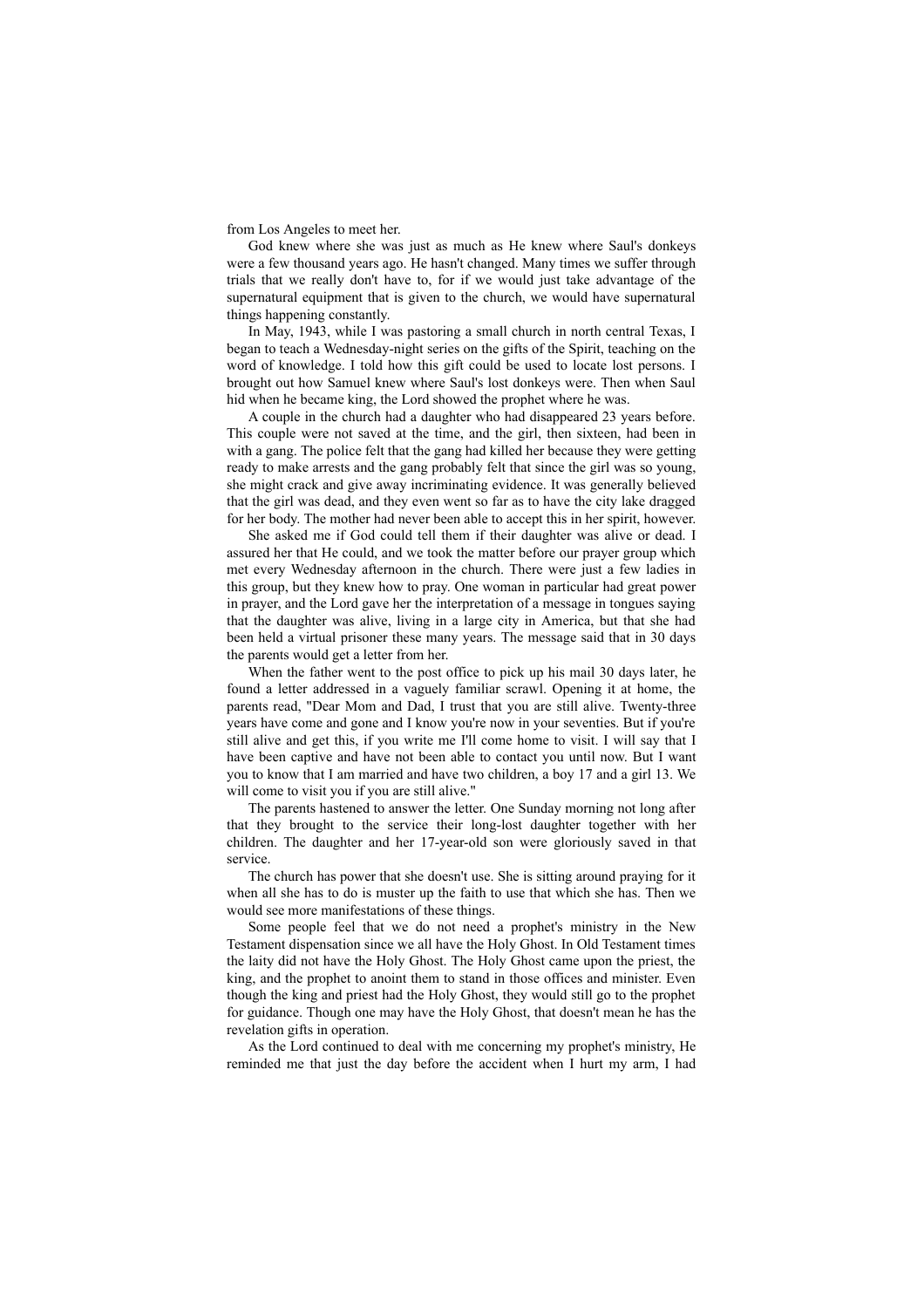received a letter from the pastor of a large church inviting me for a meeting. Although I had made no demands of salary to him, he had promised me a rather generous amount of money if I would come to his church. At that particular time, I did need the money. If we are not careful, sometimes we preachers will do things for convenience.

I decided to write and tell him I would come to his church. However, every time I would think about it, I had a dead feeling in my spirit, almost a weight. I realized later that this was the Holy Spirit prompting me not to go. It was a stop sign that He had put there. The Lord didn't want me to go as that pastor would not have accepted my ministry. I would have been wasting my time.

Then the Lord spoke to me about an invitation I had from a small church. The pastor had asked me to come to his church, if the Lord ever led me to, but I had forgotten about it. As I prayed about it, the Lord led me to go, and when I did, we had a meeting! God blessed abundantly and many people received the Holy Ghost. Also, that little old church paid me more money than I've gotten in a long time.<br>We are not led by the prophet's ministry, we are led by the Lord, generally by

an inward witness. But the prophet's ministry is used many times to confirm the leading that we already have. Acts 13:2 says **"... The Holy Ghost said, Separate me Barnabas and Saul for the work whereunto I have called them."** Notice that they were not called to be missionaries or apostles to the Gentiles that day. They already had the calling. It was just confirmed.

I held a meeting in a church in Texas some time ago. The pastor was resigning in about a month and the board of the church had asked the local presbyter to consider pastoring their church. He came to the service one night to talk with the board members. When the service was over I called him aside privately and told him that the Word of the Lord had come unto me saying that he should not accept this pastorate. The Lord had something better for him. The presbyter told me that this confirmed what he had already felt in his own spirit. He thanked the board members, but declined their invitation. Within a month a church three times as big as that one called him to pastor. This was God's plan for his ministry.

This presbyter didn't get a leading through me or through the prophet's ministry. What he already knew in his own spirit was merely confirmed, as it was in the 13 th chapter of Acts.

I was praying once with a pastor about a certain decision he needed to make. I didn't know what he wanted prayer for, but I did know that they had bought all the property around them as well as some land in another place. As we were praying together I began to speak a psalm out which was a message to him. It told him what he had been thinking and on what he was waiting. He later told me that I had said, word for word, what he had just told his wife. He had had a witness in his heart, but hadn't known for certain, and this message was just the confirmation needed. It had lifted a great burden from him and he was now sure of his way.

As the Lord dealt with me further concerning the inward witness, He cautioned me to listen to Him, as I always got in trouble when I didn't listen. He promised help in all the affairs of life, including finances and how to invest money. He said that if His children would listen to Him, He would make them wealthy. He isn't opposed to their being rich, only to their being covetous.

The matter of the inward witness does not do away with the need for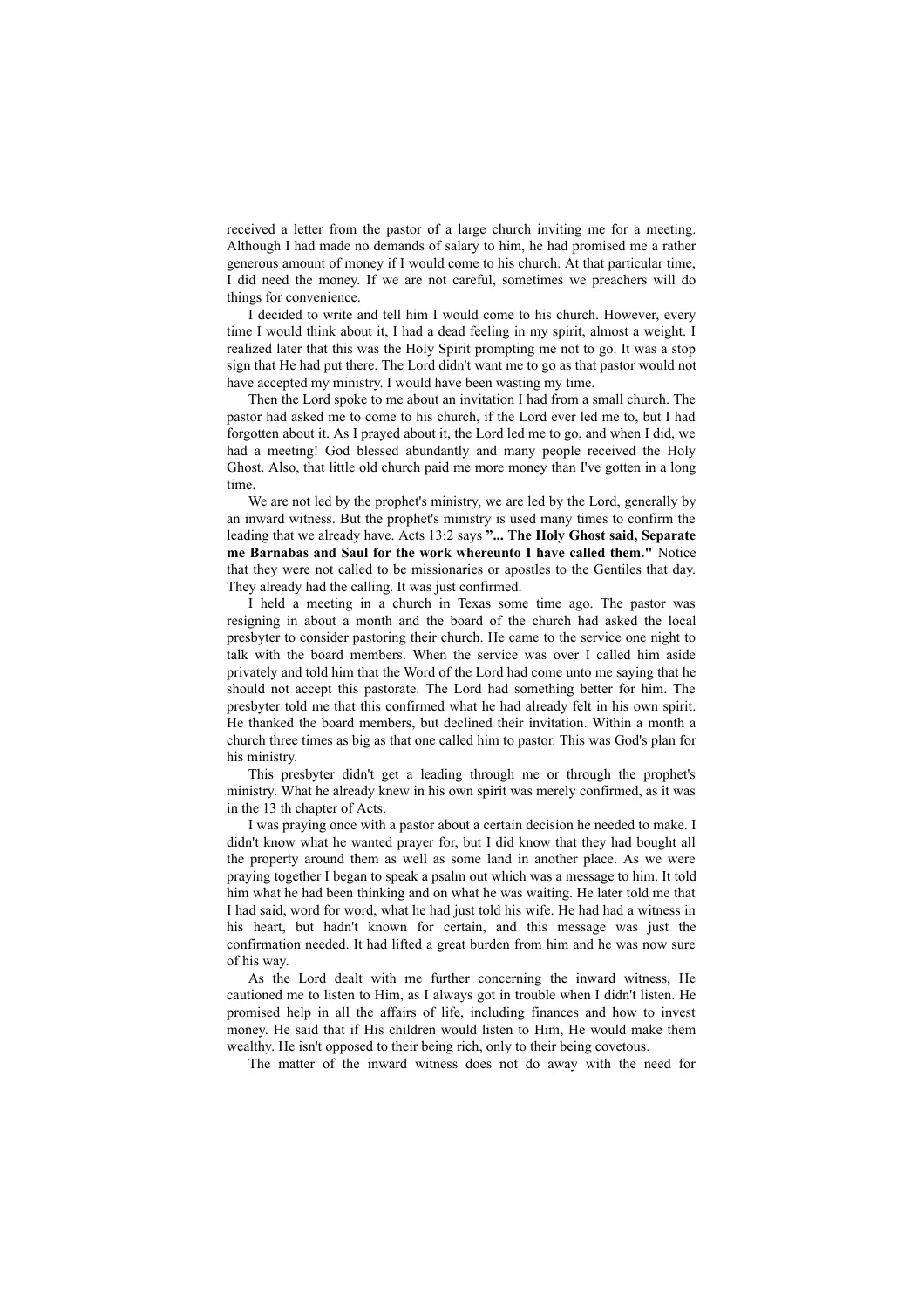supernatural manifestations such as discerning of spirits or the word of knowledge. In ministering to people we need these, especially in the ministry of healing. Many times it is actually a spirit that bothers a person.

In 1949 a man came in the healing line for prayer for stomach trouble. He worked for a local company, but he couldn't go back to work until the doctors released him. He had been off work for several months, and was living on a diet of baby food. As I laid hands on him, the Lord revealed to me that his body was oppressed by an evil spirit. Then in a vision I saw him lying on a screened-in back porch, tossing about on his bed as the Lord dealt with him about paying his tithes. He was not a tithe payer. As I told him what the Lord had just shown me, he was amazed for this was exactly what had happened. Then when I asked him what he was going to do about it, he said he was going to obey God.

I commanded that foul spirit to leave his body in Jesus' name. Then I told him to go home and eat a T-bone steak. He did, and when he went back to the doctor, he x-rayed him and couldn't find any trace of the ulcer. The man went back to work, blessed of God both spiritually and physically, as he was free of stomach trouble and he began to pay his tithes unto the Lord.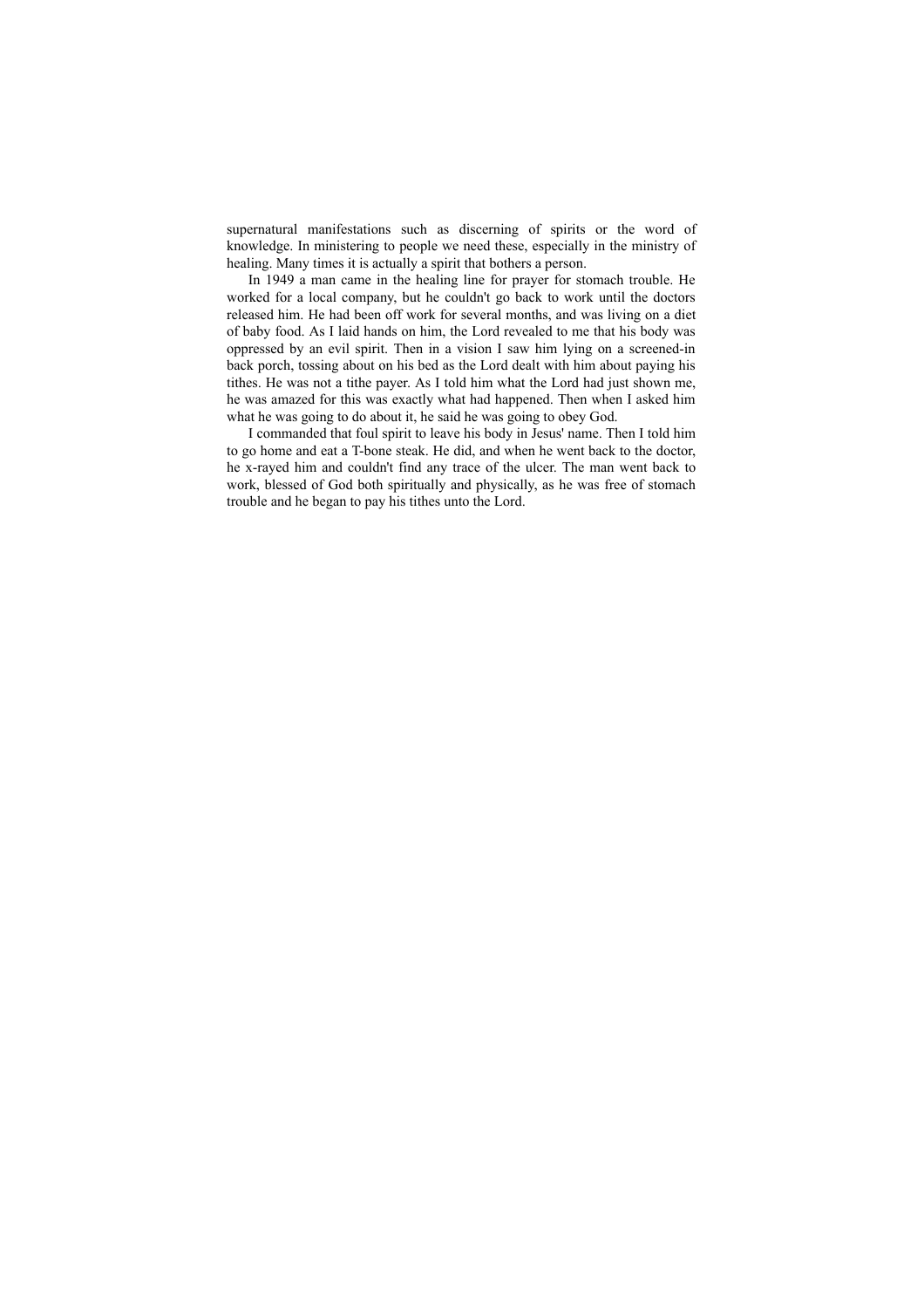### **Chapter III**

### **The Operation of the Word of Knowledge in the Scriptures**

The word of knowledge is a supernatural revelation by the Holy Spirit of certain facts in the mind of God. God knows everything, but He does not reveal everything He knows. He just gives a person a word of knowledge. A word is a fragmentary part of a sentence. He just gives a man what He wants him to know at the time—a part of the knowledge that He has. Many times this gift is confused with natural knowledge, but it is actually supernatural knowledge. It is something that is revealed or given by the Holy Ghost.

When John was on the Isle of Patmos, he was in the Spirit on the Lord's Day, as we read in the book of Revelation. The Lord gave him a word of knowledge about seven different churches. Those churches actually existed. They may have a prophetical application for us, but they were seven literal churches that existed in Asia Minor at that time.

As John was on the Isle of Patmos, it would have been impossible in the natural for him to know the condition of those churches. It was revealed to him by the Spirit. He had knowledge given to him in vision form by the Holy Ghost, of their spiritual condition.

In the ninth chapter of Acts we read of an instance where the gift of the word of knowledge was in operation in the life of a lay member. "There was a certain disciple ..." He was a disciple, or what we would call a layman, a follower of the Lord.

And to him said the Lord in a vision, Ananias, And he said, Behold, I am here, Lord, And the Lord said unto him, Arise, and go into the street which is called Straight, and enquire in the house of **Judas for one called Saul, of Tarsus: for, behold, he prayeth.**

Even though Ananias wasn't a minister or prophet, he wasn't a pastor or evangelist, a word of knowledge was imparted to him telling him that Saul was praying and where, and that Saul had had a vision himself. **"He hath seen in a vision a man named Ananias coming in, and putting his hand on him ... "** That was a manifestation of this spiritual gift of the word of knowledge.

Many times the word of knowledge is confused with the profound knowledge of the Bible. But we gain a deep knowledge of the Bible by studying the Word of God. That is not a gift. If knowledge of the scriptures came through the gift of the word of knowledge, it wouldn't be necessary to study. It would just come to a person. Paul received his revelation by this method, but it is passed on to us through his writings as we study the Word of God. **"The gospel which was preached of me is not after man. For I neither received it of man, neither was I taught it, but by the revelation of Jesus Christ."**

Then again, this word of knowledge is associated erroneously with the very real knowledge of God that comes by walking with Him. Just as in the natural we know a person better as we walk with that person and live with him, so by walking with God we learn more about Him. But that kind of knowledge comes through experience. This gift is a supernatural revelation that comes at the moment. Looking to scriptural references, we will see the difference.

When Samuel, as a small boy, was living with Eli and serving in the temple, God spoke to him (I Sam. 3). But due to his inexperience with spiritual things, he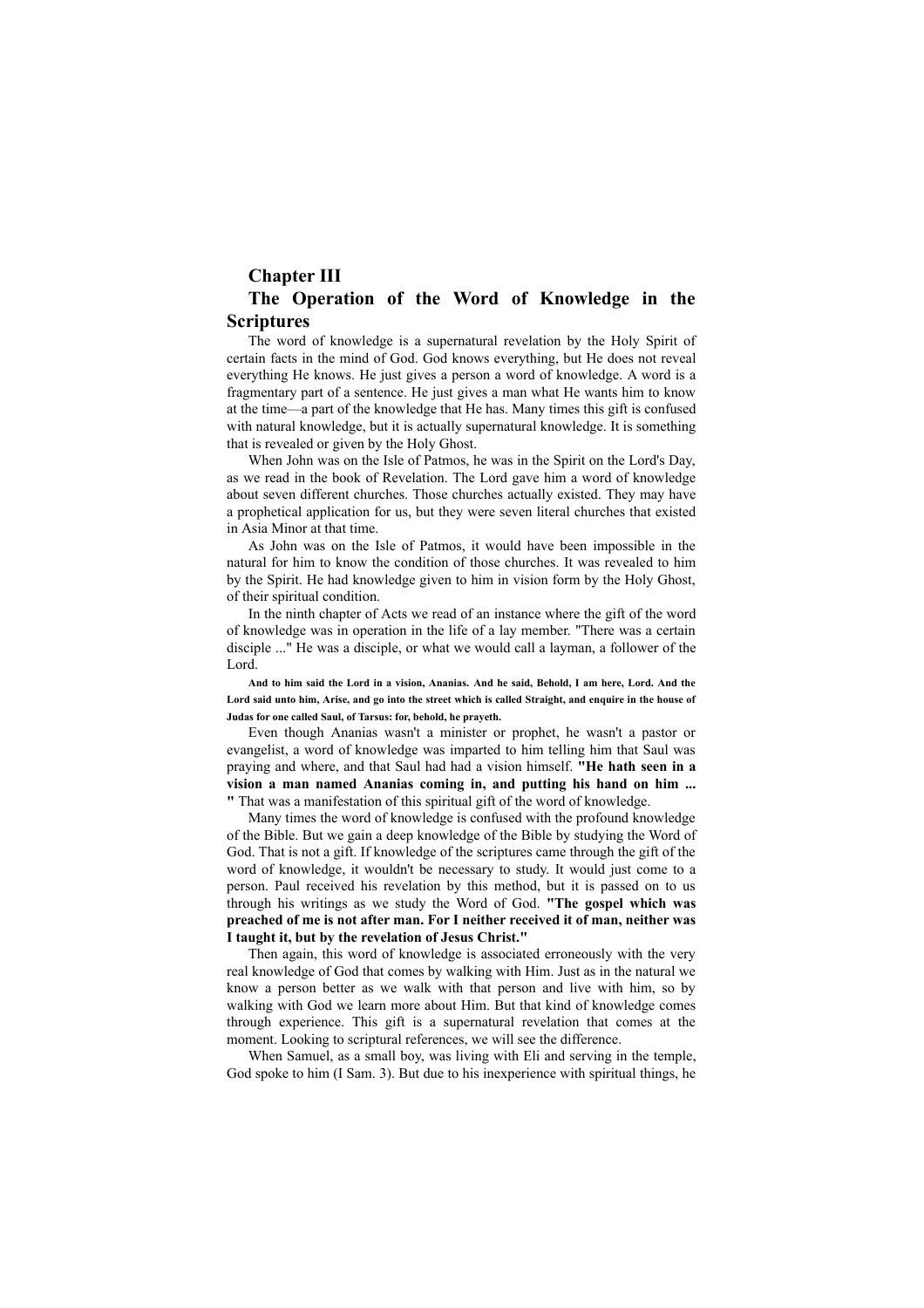did not recognize the voice of the Lord. Therefore, the word of knowledge that came unto the young child Samuel could not have been the result of walking closely with God for many years. This was a supernatural manifestation of the Holy Ghost which may come to children as well as to older folks.

While Peter was at Joppa praying on a housetop, the Lord gave him a vision, revealing His plan and purpose for the Gentiles (Acts 10). After the vision had disappeared and Peter was wondering what it all meant, the Lord gave him a word of knowledge. **"Behold, three men seek thee. Arise therefore, and get thee down, and go with them, doubting nothing; for I have sent them"** (Verses 19-20). God knew those men were there to see Peter, and this was revealed to him supernaturally.

In II Kings 6:9-12 we read where the word of knowledge was used to warn a king of the enemy's plan of destruction. Every time the enemy would send his men to ambush the king of Israel, the prophet of God would tell the king where the ambush was, and the king's soldiers ambushed the ambush.

The enemy king reasoned that they must have a traitor among them, someone who was giving away their secrets. But who? Then someone spoke up and said, **"None, my lord, O king: but Elisha, the prophet that is in Israel, telleth the king of Israel the words that thou speaketh in thy bedchamber."**

On another occasion the word of knowledge was used to enlighten and encourage a discouraged servant of the prophet Elisha (II King 6:17).

When Elijah was dejected to the point that he wanted to die when Queen Jezebel threatened to have his head within 24 hours, the word of knowledge came unto him saying, **"Yet I have left me seven thousand in Israel, all the knees which have not bowed unto Baal, and every mouth which hath not kissed him"** (I Kings 19:18). Elijah could not have known this naturally. It was a supernatural revelation. God gave him a word of knowledge that strengthened and encouraged him.

The word of knowledge is also used to expose a hypocrite, as in the case of Elisha's servant, Gehazi, mentioned in the previous chapter.

Another example where the word of knowledge exposed hypocrisy and corruption in the church was the case of Ananias and Sapphira. We read in the fifth chapter of Acts where this couple conspired together to claim that they sold their property for so much and give that money to the church, but held back part of the money for themselves. When Ananias came in and put the money at the apostles' feet, Peter said, **"Ananias, why hath Satan filled thine heart to lie to the Holy Ghost, and to keep back part of the price of the land?"** (Verse 3).

The worst thing was not their keeping back part of the money for themselves, but lying about it. Peter said they lied "to the Holy Ghost." If they would have said, "We have decided that we will give 75 percent of the money and keep 25 percent for ourselves," that would have been a different matter. But they lied.

Their conspiracy was revealed to Peter through the word of knowledge. Ananias didn't get by with it, but fell dead immediately, and the young men carried him out to bury him. When Sapphira came in three hours later, unaware of the fate of her husband, she confirmed that the land had been sold for just so much—the amount that she and her husband had agreed they would tell. Then Peter told her that the men who had buried her husband were at the door to carry her out, and she fell dead.

The word of knowledge can mightily aid in effectual prayer either for God's servants in distress or for those in need of spiritual help. Again and again the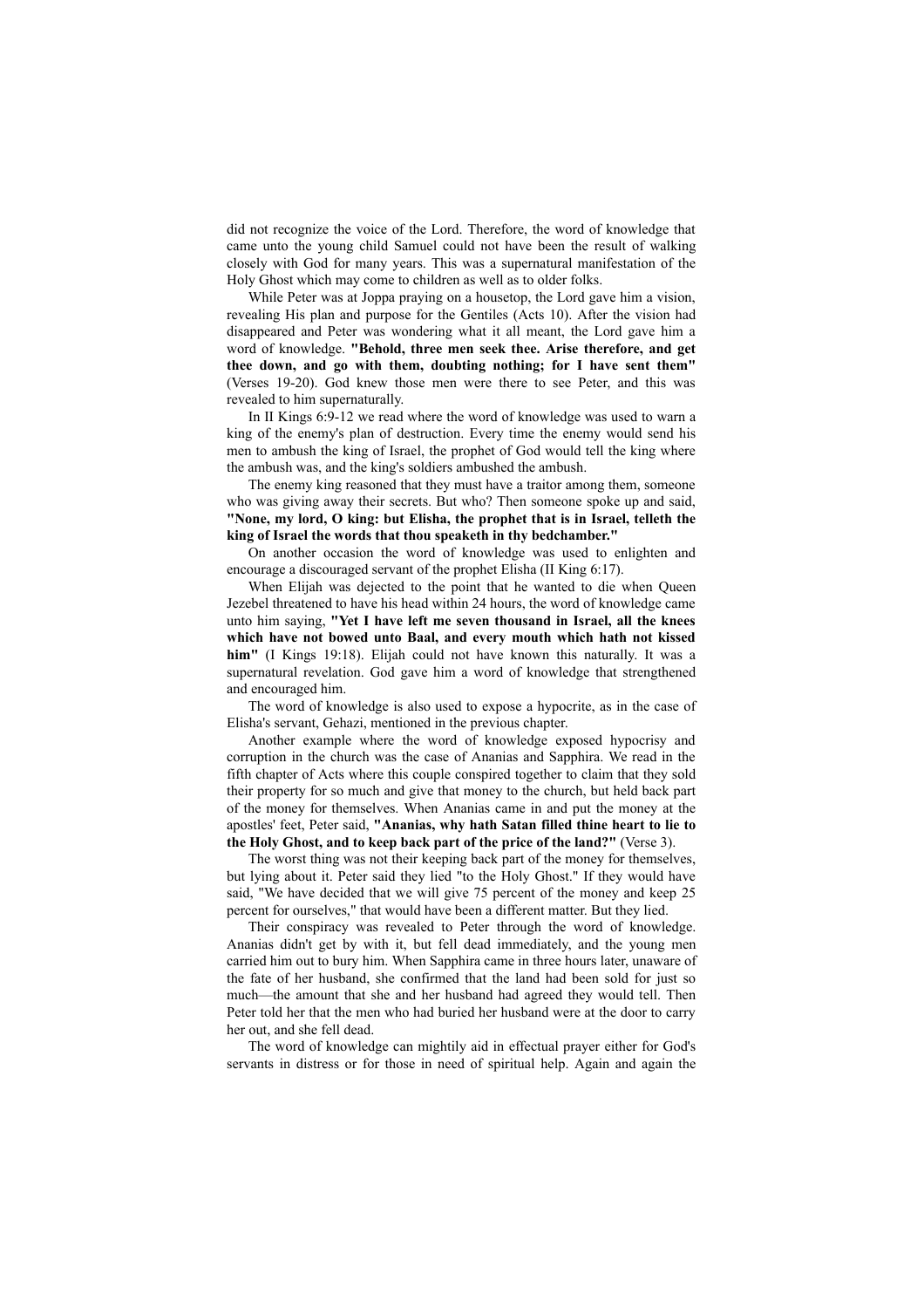Lord has revealed to me people in need. That was a word of knowledge that He gave me about their problems.

Several years ago a minister and his wife took into their home a 17-year-old boy. They had only one child, a daughter, and she was grown and in missionary work. Therefore, they welcomed this boy as their own son.

The boy had been saved under their ministry. He had never had a mother or a real home. This couple had quite a bit of difficulty keeping him going in the right direction, but they took great interest in him and prayed much with him.

One day he went out to look for a job. While he was gone the mother was washing dishes. Suddenly she felt an urge to pray, so she left her dishes and went to prayer. As she was praying, God gave her a word of knowledge. In a vision she saw this young man downtown. Instead of going to look for a job, he stopped by the pool hall. She cried out in prayer, "Dear God, arrest him. Don't let him go back to his old way of life and old habits of sin." In the vision she saw him step about three feet inside the pool hall and stop. Then she saw him straighten up, turn around, and march out. He walked down the street to find a job and he got one.

A little while later he came home and told his mother that he had found a job. Then he said, "You know, I won a real victory today."

She said, "Yes, I know, and I'll tell you what it was. You started to go in a pool hall, stopped just inside the door, straightened up, turned around and left."

"How did you know?" he asked in astonishment.

Then she told him the Lord had impressed her with a burden to pray and then had given her the vision of the boy's struggle.

Fathers and mothers today need this manifestation of the Holy Ghost. God wants to give us supernatural help in raising our children. Many times we needlessly endure problems and trials. We have the Holy Ghost in us all of the time.

Let's stay open to Him so He can manifest Himself to us. By the manifestation of the word of knowledge the church may be purified, the distressed comforted, the saint gladdened, lost property or persons found, the enemy defeated, and the Lord Jesus glorified in all.